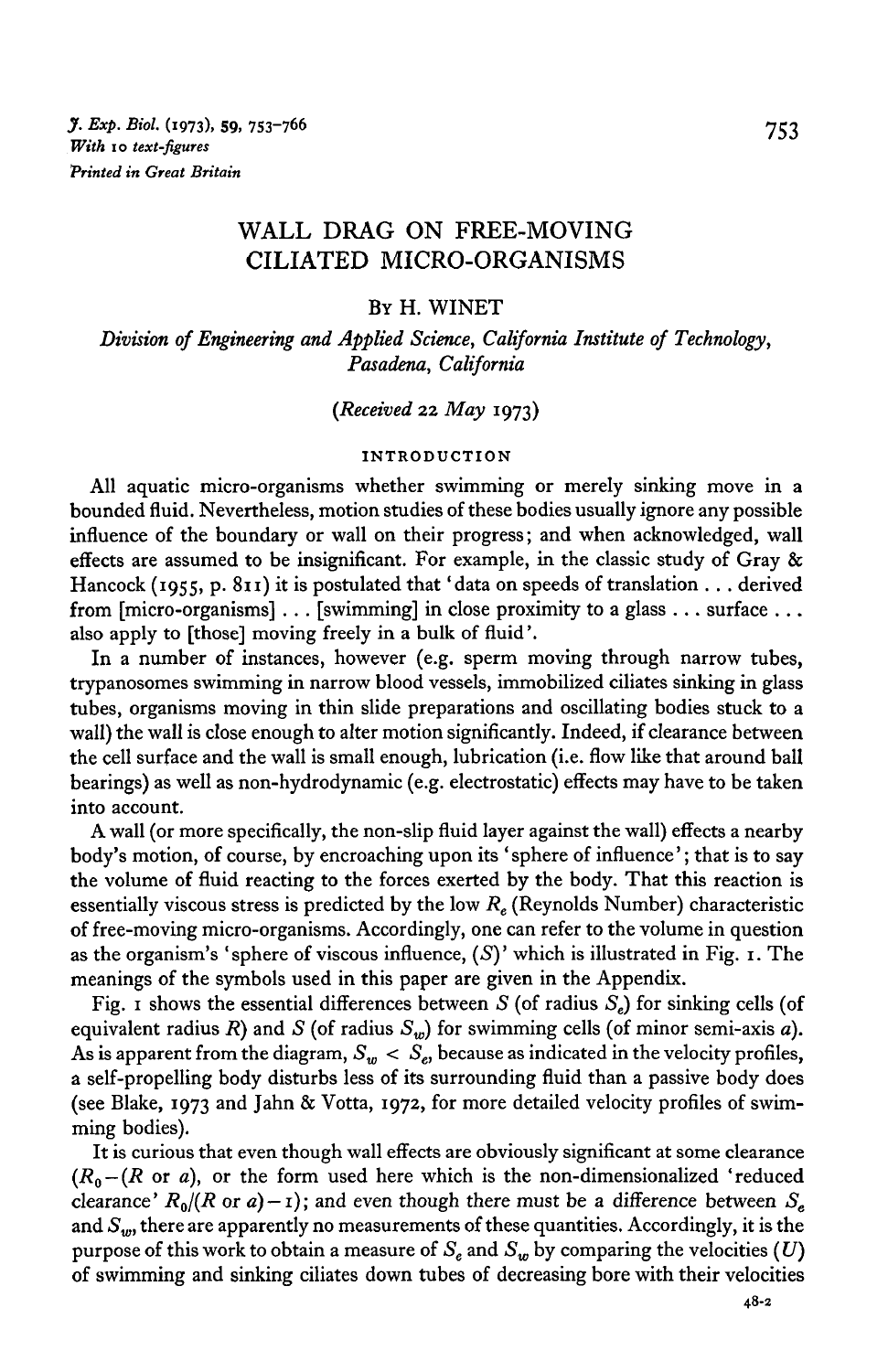

Fig. 1. Velocity profiles of a self-propelled  $(P_w)$  and a passively moving  $(P_a)$  body at low  $R_a$ . A body of minor semi-axis *a* moves its centroid from the base to the tip of the horizontal arrow at a constant velocity  $U_{\infty}$ . If passive, the body entrains fluid by an outwardly decreasing amount indicated by velocity profile  $P_s$ . If oscillating, it entrains very little fluid as indicated by profile  $P_w$ . Theoretically,  $P_o$  becomes asymptotic to the vertical axis while  $P_w$  merges with it at a distance  $S_w$  from the translational axis. An experimentally practical cutoff or pseudomerging point is determined at  $S_e$  from the translational axis.  $S_e$  and  $S_w$  are, then, radii of the spheres of viscous influence of passive and propulsive movers, respectively. Note, however, that the  $S<sub>e</sub>$  and  $S<sub>w</sub>$  referred to in the text are the radii of the spheres of viscous influence minus one equivalent cell radius  $(R)$  or minor semi-axis  $(a)$ ; i.e. they are clearances.

The solid boundary at  $R_0$  from the translational axis has no significant effect on  $U_{\infty}$  until  $R_0 < S_a$  or  $R_0 < S_w$  for a sinking or swimming cell, respectively. The equivalent sphere (of radius R) can represent the passive body with no effect on the data until  $R_0 \leq S_{\rm a}$ .

in an unbounded fluid ( $U_{\infty}$ ) and with each other. After determining  $S_e$  and  $S_w$ , their values will be compared with corresponding theoretical models which estimate spheres of viscous influence from the point of view of the validity of Stokes equations for motion of a body at low *Re.* 

#### MATERIALS AND METHODS

*Paramecium caudatum* and *P. multimicronucleatum* grown in wheat-fortified Paramecium medium (Ward's) and *Tetrahymena* sp. (from Ward's) grown in 2% proteosepeptone were observed in glass tubes at 20 °C. In all cases the portion of the tube being viewed was immersed in immersion oil to reduce refraction and to enable measurement to be made of the tube bore.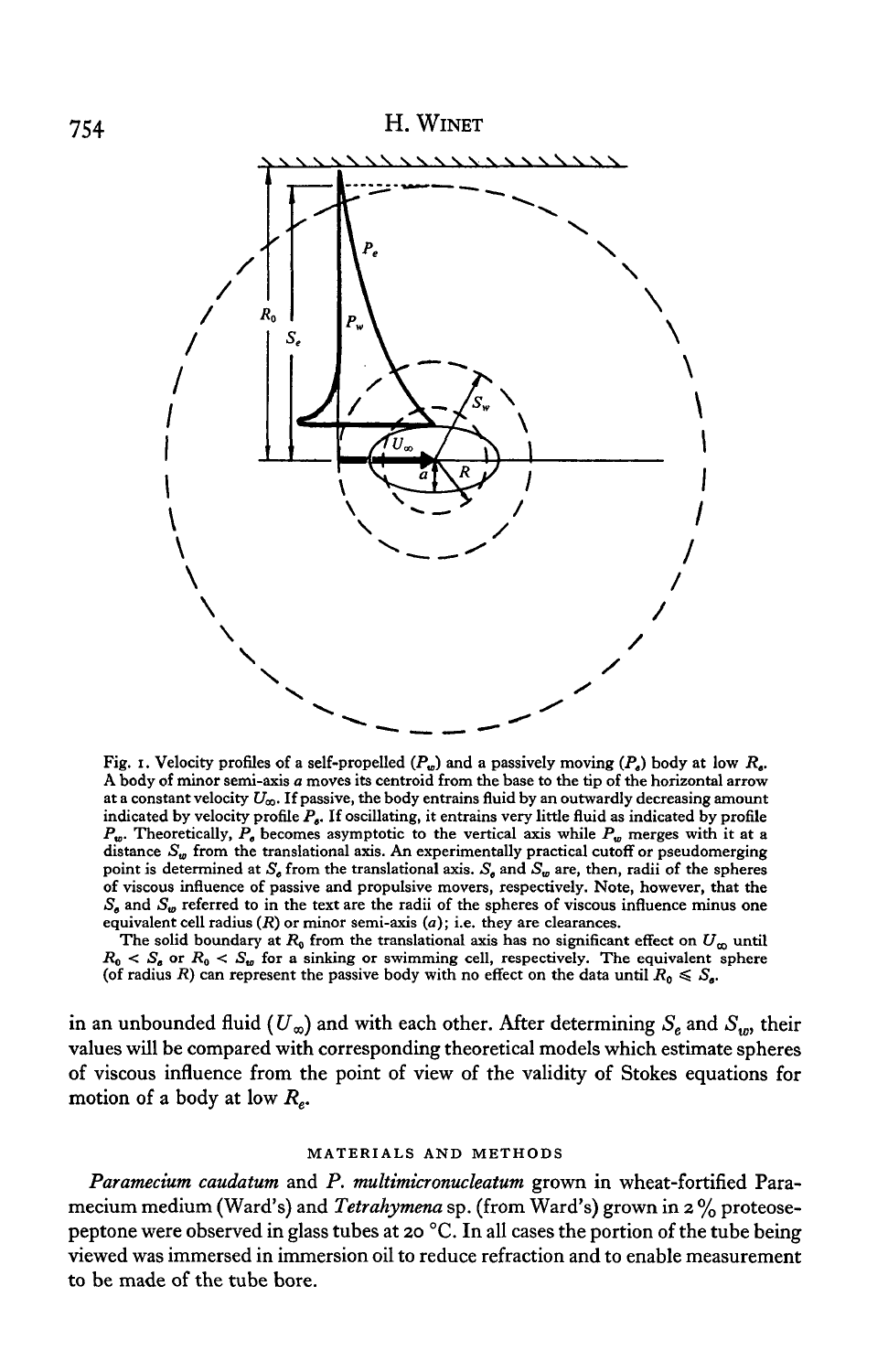

Fig. 2. A sedimentation tube. The tube is immersed in immersion oil to allow resolution of the inner bore which varies continuously from the point of constriction to the original tube width. Sinking paths were less than I mm, so the fluid volume containing the cells could be approximated by a truncated cone. The average diameter of the cone is, then, the bore width  $(2R_0 \text{ in}$ figure).

## (A) *Sedimentation*

Ciliates to be sedimented were fixed in formaldehyde and rinsed in *Paramecium*  medium at least  $\gamma$  times by hand centrifugation, decantation and re-suspension. Sedimentation in vertical (determined by eye with a plumb line) constricted tubes was followed with a horizontal binocular dissecting microscope fitted with a calibrated Whipple disc and timed with a hand-held stopwatch. Only cells at the point of narrowest bore or below and those tilted  $\sim 45^\circ$  or less from the vertical axis were timed. In the swimming experiments cells were timed over a course of constant bore; in the sinking experiments the bore width of the vertical tubes increased to a maximum below the constriction. Accordingly, only the average width for each course length was utilized. An example of the tube structure is presented in Fig. 2. Sample sizes ranged from 13 upwards with one exception: only 2 measurements could be obtained for *P. multimicronucleatum* at the narrowest tube bore.

The physical sedimentation model consisted of 2 mm plastic spheres sinking in a series of vertical glass tubes of different bores which were filled with Dow Corning DC 200 fluid (1000 centistokes). Sinking velocity was determined from photographs of litroboscopic flashes taken during the descent of the sphere.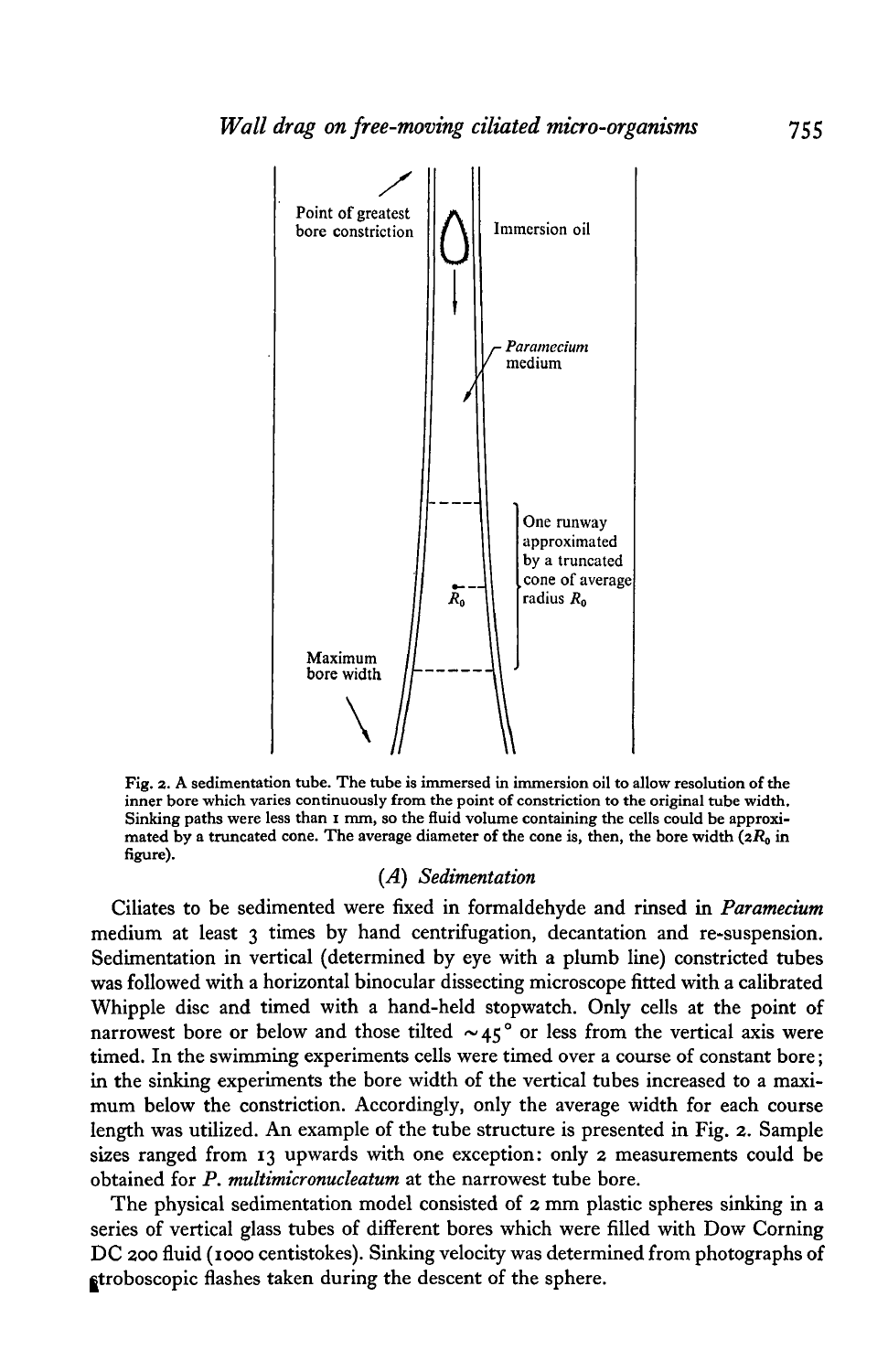### H. WINET

In order to determine  $S_e$  in a bounded fluid the measured velocities U had to be compared with the corresponding velocity  $U_{\infty}$  in an unbounded fluid. The latter exists, of course, only hypothetically. Accordingly,  $U_{\infty}$  had to be determined theoretically, and three methods were utilized because each could claim validity, given suitable data.

(1) The fastest measured U may be taken as the maximum U value. Thus, if this U is given the symbol  $U_{\infty_{\text{meas}}}$  we have

$$
U_{\infty \text{meas}} = U_{\infty}.\tag{1}
$$

(2) If cell density is known the sedimentation equation may be utilized.

$$
U_{\infty} = U_{\infty \text{est}} = \frac{2r^2g(\rho - \rho_0)}{9\eta}, \qquad (2)
$$

where the sphere radius *r* may be replaced for a non-spherical body by the equivalent radius R under low R<sub>e</sub> conditions (see Happel & Brenner, 1965, p. 223) and  $\rho$  for the ciliates is assumed to be that of *Tetrahymena pyriformis* (calculated as I ·o76 from Dunham & Child, I96I).

3. An interpolated  $U_{\infty 1nt} = U_{\infty}$  may be calculated from the ratio of Stokes drag on a spheroid in an unbounded fluid ( $F_{800}$ ) to the numerical solution for Stokes drag on a spheroid settling in a cylinder with the major axis of the spheroid collinear with the axis of the cylinder  $(F_{sb})$  (Happel & Brenner, 1965, p. 340).

$$
U_{\infty int} = \frac{F_{sb}}{F_{s\infty}} U = \frac{U}{1 - 1.43(c/R_0)[5.612 - 2.0211(a/R_0)^2 - 3.5431(c/R_0)^2]}.
$$
 (3)

Here  $R_0$  is the internal radius of the tube,  $a$  is the minor semi-axis of the spheroid and *c* is its major semi-axis. A more exact formula is available for the sphere model

$$
\frac{U}{U_{\infty}} = \frac{F_{s\infty}}{F_{sb}} = \frac{1 - 2 \cdot 1050(b/R_0) + 2 \cdot 0865(b/R_0)^5 + 0 \cdot 72603(b/R_0)^6}{1 - 0 \cdot 75857(b/R_0)^6},
$$
 (4)

(Happel & Brenner, 1965, pp. 318–20) where  $U_{\infty} = U_{\infty}$  which is readily calculated from the measured density of the plastic sphere and the known kinematic viscosity of DC *zoo.* 

To avoid geometric effects due to the asymmetry of a ciliate the values of *U* chosen for calculating  $U_{\infty int}$  were limited to those measured at maximum  $R_0$ .

Finally, the determination of the radius of  $S_e$  as the distance for significant wall drag followed a study of the plots of  $U/U_{\infty}$  as a function of  $R_0$ , the details of which are reserved for the conclusion section.

## *(B) Swimming*

Swimming cells were timed with a hand-held stopwatch as they swam over a premeasured distance in a horizontal capillary tube. The tubes of narrower bore were obtained by drawing out the tubing over a flame. For trials with large-bore tubes, only those cells having swimming paths of small amplitude were measured (ciliates swim along helical paths, i.e. they gyrate). The dimensions of the cell and of the tube bore were determined from photomicrographs or measured directly through the microscope with the aid of a calibrated Whipple disk. Sample sizes ranged from 20 upwards.

756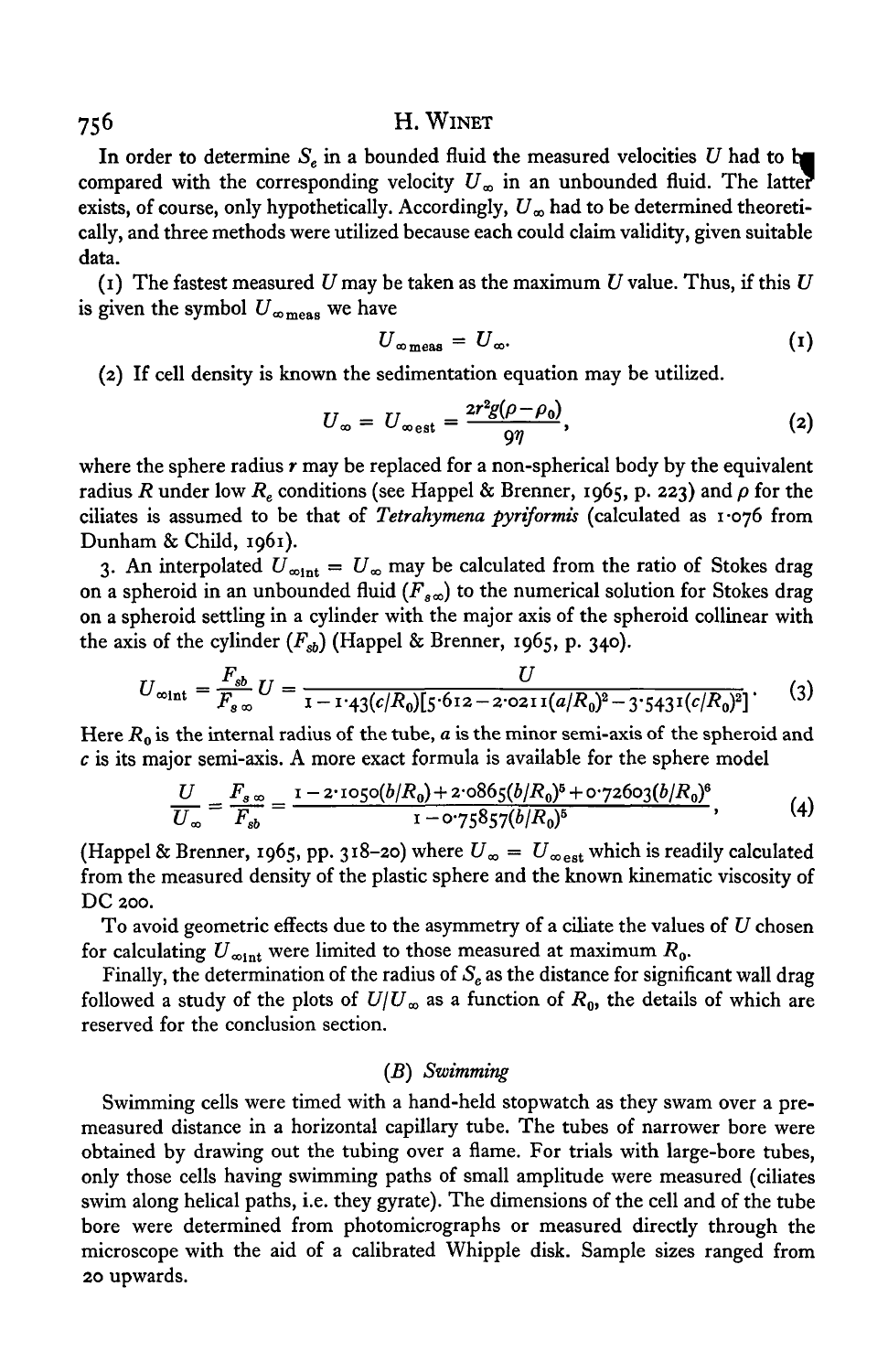### Table 1. Sinking velocity ratios

(All symbols are defined in the text.  $U_{\text{cosat}}$  is calculated assuming a viscosity of  $I^{\text{cos}}$  g/cm sec for the ciliates. The density of the plastic spheres is 1.176. Only measured velocities are included in the  $R$ , range. The starred  $(*)$  value was obtained from Kuznicki, 1968.)





Fig. 3. Velocity ratio of sinking Tetrahymena sp. and plastic spheres as a function of reduced clearance. The two solid lines represent plots of equation  $(3)$  and  $(4)$  which represent the spheroid approximating the ciliate body and the plastic sphere respectively. Variances are standard deviations of the sample. In the figure the open circles represent plots of  $U/U_{\infty}$ where  $U_{\infty}$  is defined in (1), the closed circles represent plots of (3) or (4) and the squares represent plots of (2). All symbols except  $R<sub>s</sub>$  are defined in Materials and Methods. The Stokes radius  $R_{\rm s}$  is defined in the Discussion. Of the three forms of  $U/U_{\infty}$  it will be noted that  $U/U_{\infty}$ <sub>est</sub> underestimates  $F_{s\infty}/F_{sb}$  for this ciliate while showing good agreement for the physical model. The other two forms of  $U/U_{\infty}$  which were used for the ciliates only show good agreement with the mathematical model (3).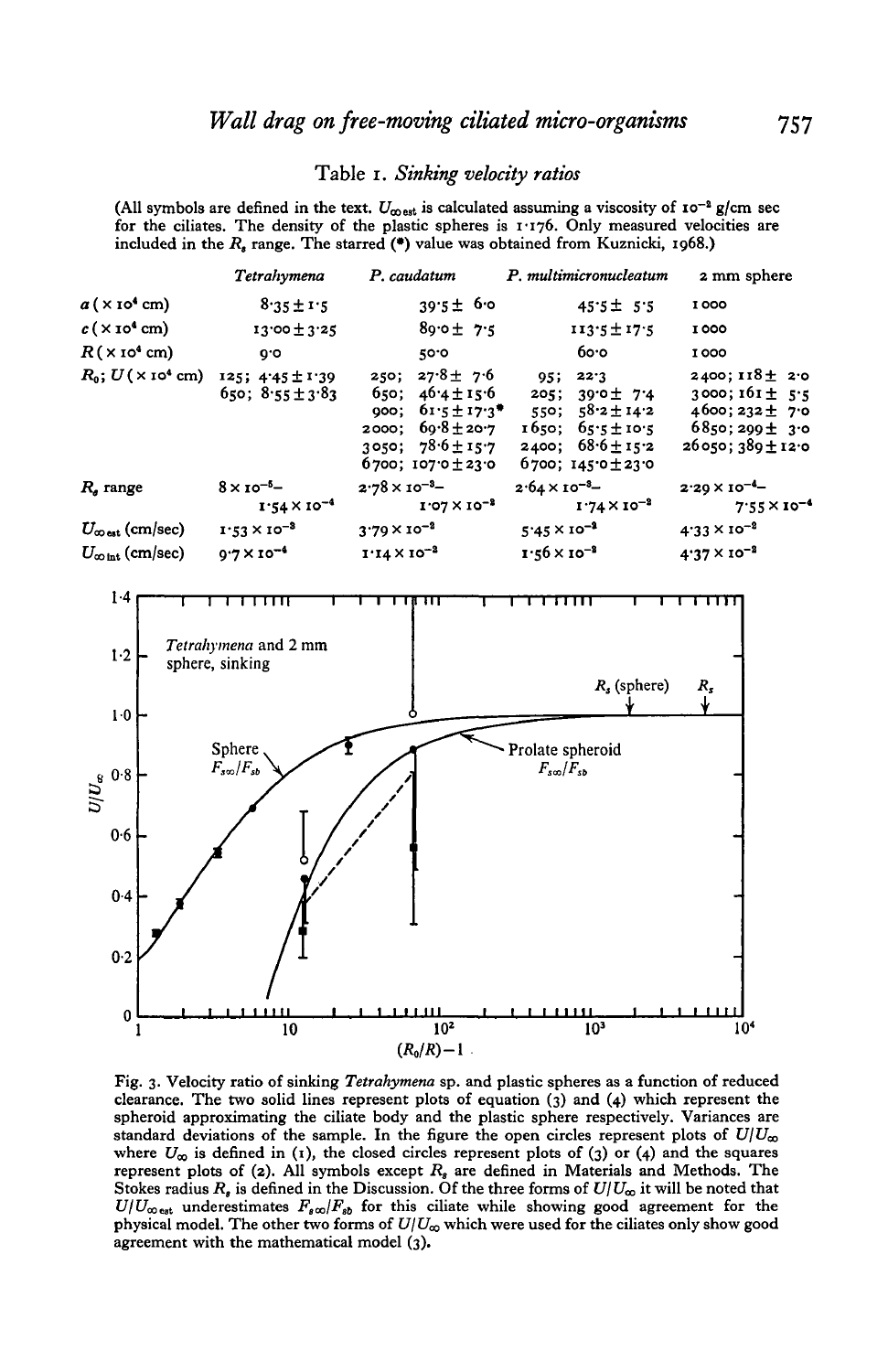

Fig. 4· Velocity ratio of sinking *P. caudatum* and plastic spheres as a function of reduced clearance. All plots and symbols have the same meaning as in Fig. 2. Here the underestimation of  $F_{s\infty}/F_{sb}$  by ciliate  $U/U_{\infty}$ <sub>est</sub> is more marked than the case for *Tetrahymena*. In addition a tendency for both  $U/U_{\infty}$ <sub>int</sub> and  $U/U_{\infty}$ <sub>meas</sub> to underestimate the drag ratio is detectable between  $U/U_{\infty} = 0.54$  and 0.92. Deviation of the model (3) from data at reduced clearance values below 10 are due to the breakdown of the model (which is, after all, a polynomial numerical solution) close to the moving surface.

#### RESULTS

### (A) *Sedimentation*

Data from sinking cells were collected until  $R_0$  reached the practical limits of focal length and optical resolution. Measurements are summarized in Table 1. As expected from the drag-ratio models  $(3, 4)$ , *U* increases with  $R_0$ . Similarly,  $R_6$  increases with R0 by an order of magnitude in the case of *Paramecium.* 

While  $U_{\infty}$ <sub>est</sub> and  $U_{\infty}$ <sub>int</sub> are almost identical for the physical model, as expected, there is significant discrepancy between the two measures for all the ciliates. In contrast, the discrepancies between  $U_{\infty_{\text{meas}}}$  and  $U_{\infty_{\text{int}}}$  fall well within the standard deviation of the former for all three ciliates.

These relationships are more striking when sinking velocity ratio is plotted as a function of reduced clearance, as shown in Figs.  $3-5$ . In all three graphs the solid lines represent the mathematical models utilizing the measured values of *R.* The agreement of the physical model with  $(4)$  is quite good. The spheroid mathematical model  $(3)$ does, however, tend to overestimate sinking velocity for all three ciliates regardless of the method for calculating  $U_{\infty}$ . Except in the case of *P. multimicronucleatum*, this tendency does remain within the standard deviations of  $U/U_{\infty_{\text{meas}}}$  for clearance values beyond  $\text{ro}(R_0/R - 1)$  (namely, 10 cell equivalent radii) and deviates less than 3% from the upper limit of  $U/U_{\infty int}$  for the same clearance values. In contrast,  $U/U_{\infty ext}$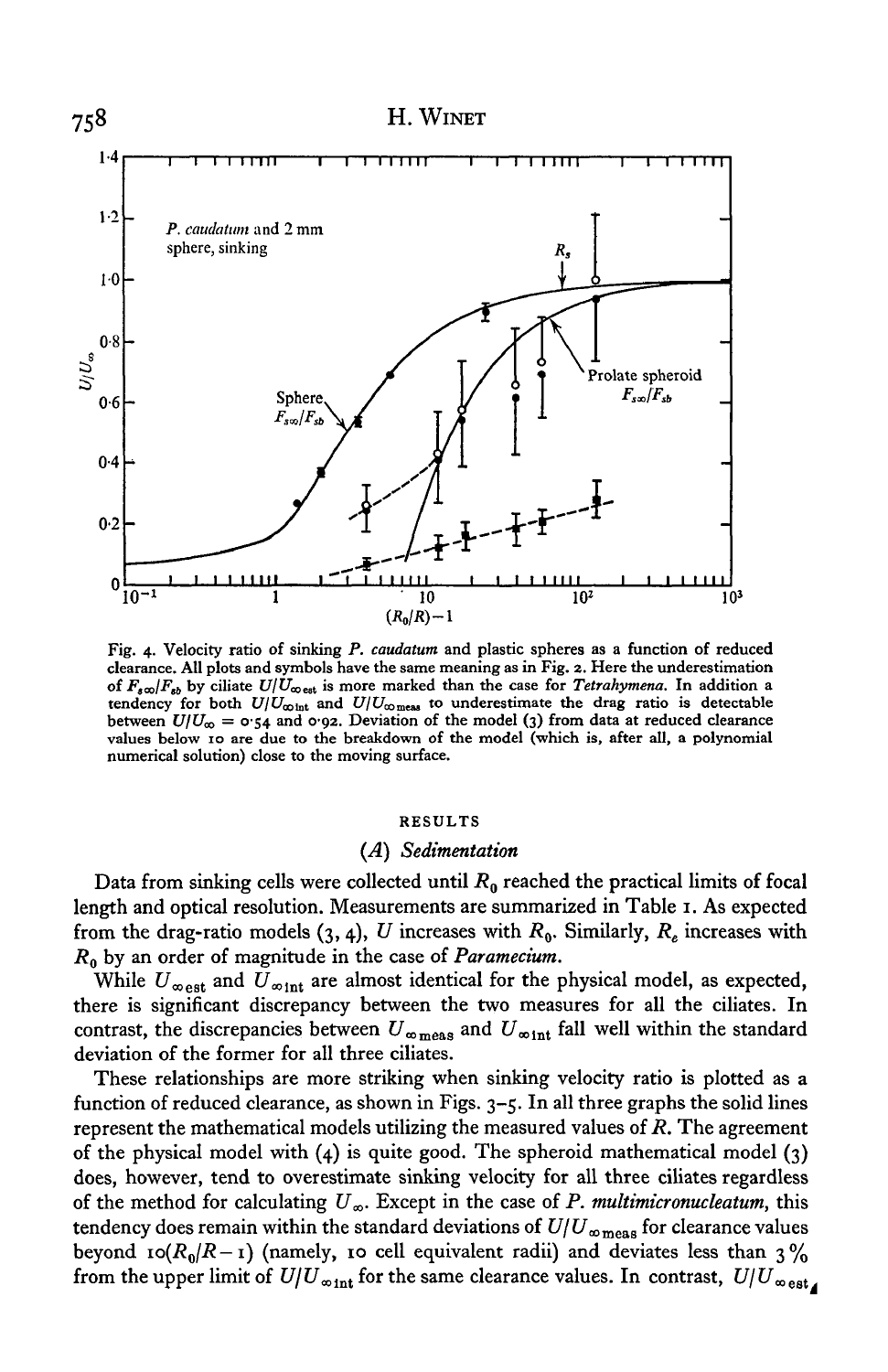

Fig. *5·* Velocity ratio of sinking *P. multimicronucleatum* and plastic spheres as a function of reduced clearance. All plots here are similar to those for *P. caudatum* only more deviant. Only one value of  $U/U_{\infty}$  and one of  $U/U_{\infty}$  and and the  $F_{s\infty}/F_{sb}$  plot. Overestimation by the model between velocity-ratio values of  $\sigma$  35 and  $\sigma$  92 reaches 22% at one point. Nevertheless, the agreement of  $U/U_{\infty\text{meas}}$  with the model at the maximum measured value does establish an upper limit for the clearance at which there is 'safety' from wall drag.

### Table 2. *Sample spheroid velocity ratios for given reduced clearances*

All symbols are defined in the text.

|                                      | Reduced       |
|--------------------------------------|---------------|
|                                      | clearance     |
| $U/U_{\mathbf{\omega} \text{ int }}$ | $(R_0/R) - I$ |
| 0.50                                 | 15.1          |
| о∙бо                                 | 19'3          |
| o·8o                                 | 38.5          |
| o.oo                                 | 8o∙o          |
| 0.95                                 | 166.7         |

approaches that for the model only in the case of *Tetrahymena,* being the lowest curve in all three cases.

The plot of  $(3)$  is virtually identical in Figs.  $3-5$ . Accordingly, one set of velocityratio values and corresponding clearances obtained using the model may be used with all three ciliates. Such a set is presented in Table 2.

### *(B) Swimming*

Data from swimming ciliates are summarized in Table 3. A comparison with Table 1 shows a maximum velocity ratio between swimming and sinking cells  $(U_{\infty}}_{\text{swim}}/U_{\infty}$ <sub>int</sub>) ranging from  $7.5$  to 50 with decrease in R or  $a$ . Unlike sinking cells, the swimmers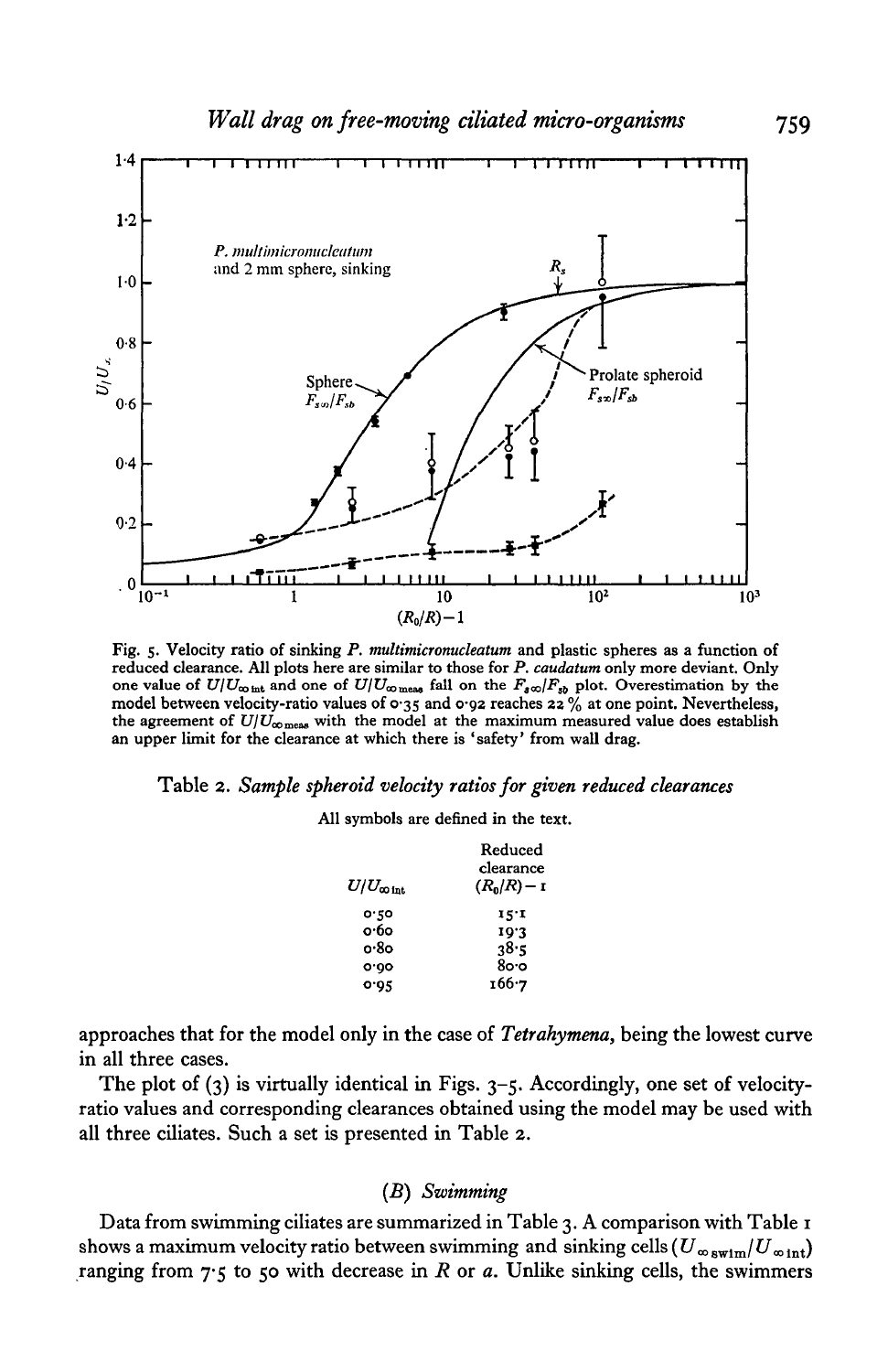## H. WINET

## Table 3. Swimming velocity ratios

 $(U_{\infty, \text{wim}})$  is the maximum swimming velocity. All other symbols are defined in the text.)



Fig. 6. Velocity ratio of swimming Tetrahymena sp. as a function of reduced clearance is traced by the heavy dashed line. Velocity in an 'unbounded' fluid  $U_{\infty}$ <sub>swim</sub> is reached at a clearance of  $S_{\varphi}$ . The light dashed line represents corresponding data from sinking Tetrahymena which reaches an effective maximum velocity at a clearance of  $S_n$ . The symbol  $\delta$ represents the radius of the region of validity of the quasi-steady Stokes equation or the depth of penetration of the vorticity which is dealt with in the Discussion. All variances are standard deviations of the sample.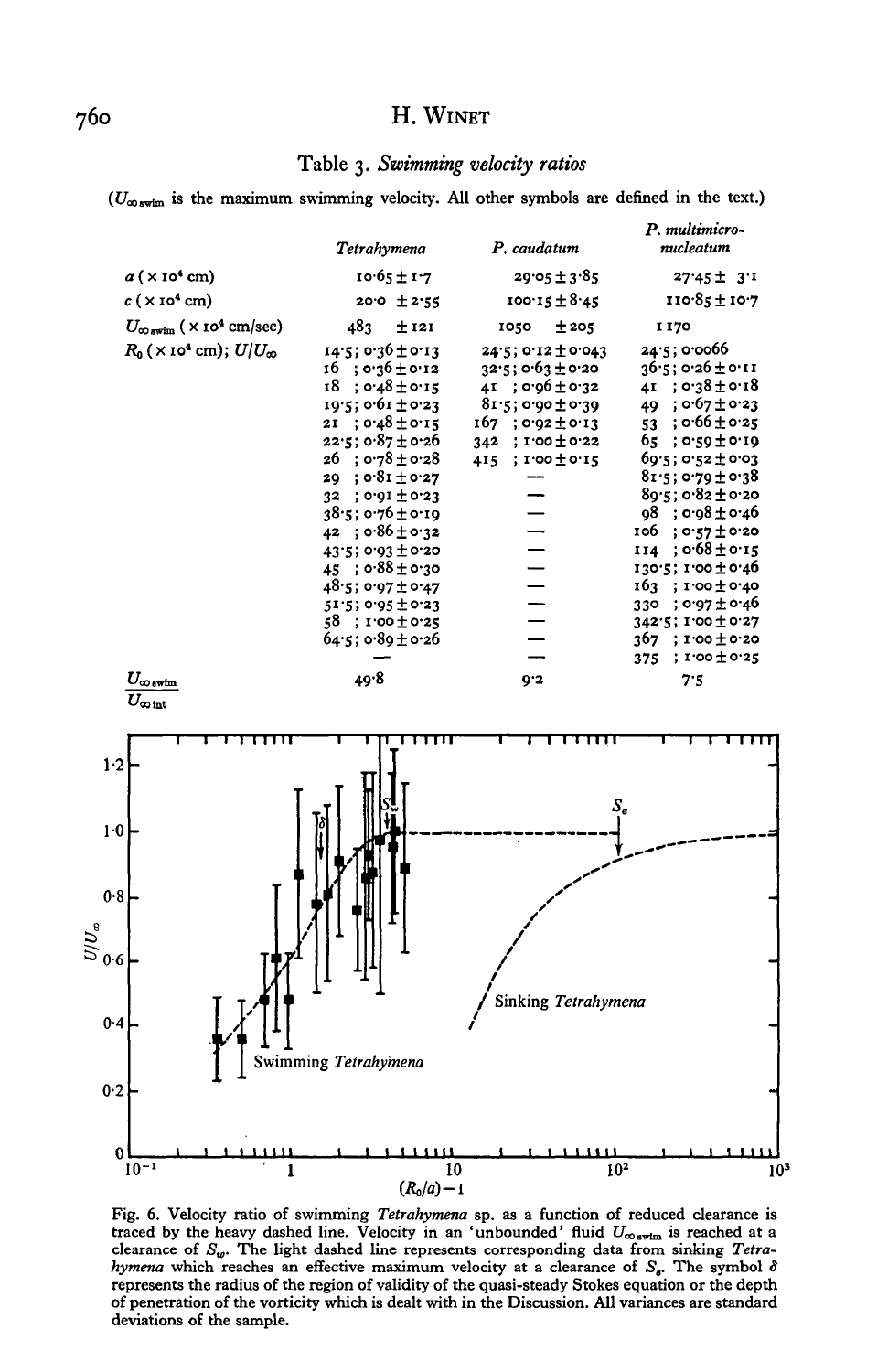

Fig. 7. Velocity ratio of swimming P. caudatum as a function of reduced clearance. The pattern of this figure is the same as that for Fig. 5.



Fig. 8. Velocity ratio of swimming P. multimicronucleatum as a function of reduced clearance. The pattern of this figure is the same as that for Fig. 5.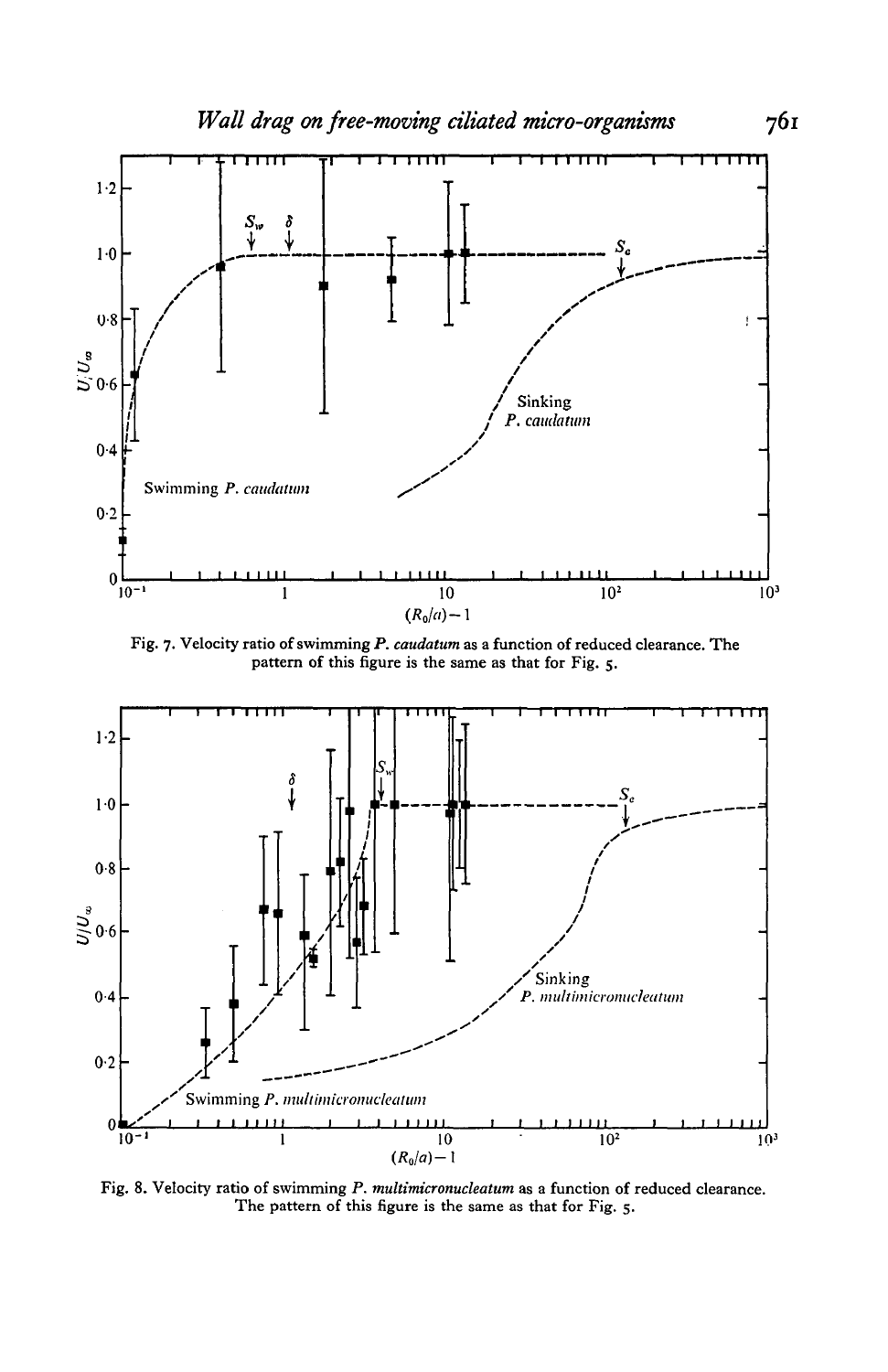## H. WINET

## Table 4· *Comparison of velocity profiles or radii spheres of viscous influence* (S) *for sinking and for swimming ciliates*

(The passive/propulsive ratio  $(S_n/S_n)$  given for *P. caudatum* may be larger than its real value (cf. Fig. 6 which has relatively few points when compared with Figs. s, 7).)

|                           | Tetrahymena | P. caudatum   | P. multi-<br>micronucleatum |
|---------------------------|-------------|---------------|-----------------------------|
| s.                        | 108a        | 1270          | 1320                        |
| S.,                       | 4.1a        | o.64 <i>a</i> | 4.2a                        |
| $S_{\pmb{s}}/S_{\pmb{w}}$ | 27          | 108           | 31.4                        |

achieve a maximum U at  $R_0$  values well within the focal length and optical resolution of the observation system. Accordingly,  $U_{\infty}$  was measured directly, enabling  $U/U_{\infty}$  to be plotted independently of any model and simply as a function of clearance. The resultant graphs are presented in Figs. 6-8. Here it is apparent that  $U/U_{\infty} = I$  is maintained to within the following distances of the ciliate body surface: *Tetrahymena,*  4·Ia; *P. caudatum,* o·64a; *P. multimicronucleatum,* 4·2a. A plot of the sedimentation data is included in the figures for comparison.

#### **CONCLUSIONS**

Equation (3) may be considered adequate for determining the value of *S* safe from wall drag on the body of a sinking ciliate. If there is error in the estimate it is in the desirable direction of overrating, with a maximum error of about 22% (see Fig. 5). The difference between the plots for the sphere model and for the prolate spheroid model, together with the dependence of both (3) and (4) on sphericity and axisymmetry, leads to the conclusion that this error is a function of geometry. That is to say, given the shape of *Tetrahymena,* essentially an intersection of a paraboloid and ellipsoid of revolution (Winet, I969), and the shape of *Paramecium,* being non-axisymmetric because of the large oral groove, one should not expect to obtain velocity measurements in agreement with those obtained using a model based upon viscous stresses over a spheroid. However, the measure of  $S<sub>e</sub>$  as the distance at which wall drag is significant is the concern here, and the errors described above are important only to the extent that they determine  $S_e$  by indicating the point at which the wall can 'discriminate' departures of the sinking bodies from the spheroid shape. The clearest indication of such a point appears in Fig. 5 where the measured values for *P. multimicronucleatum*  deviate markedly from those for the model and indicate that shape 'discrimination' can occur up to about  $U/U_{\infty} = \text{o} \cdot 92$ . This velocity ratio corresponds to a reduced clearance of *IooR.* 

Accordingly,  $S_e = \text{iooR}$  which in terms of *a* yields the following: *Tetrahymena*, Io8a; *P. caudatum, I27a; P. multimieronucleatum, I32a.* 

In contrast, when these ciliates are swimming the wall cannot 'discriminate' them until it is within  $\sim$  4*a* of their body surfaces. Such values of  $S_w$  when compared with  $S_e$ are consistent with the qualitative relationship between the velocity profiles described in Fig. I. They are also summarized in Table 4 in the form of a passive/propulsive ratio from which it is evident that the height of  $S_e$  for these ciliates is  $27$ -198 times as high as that of  $S_w$ . The specific profiles for each ciliate are approximated by their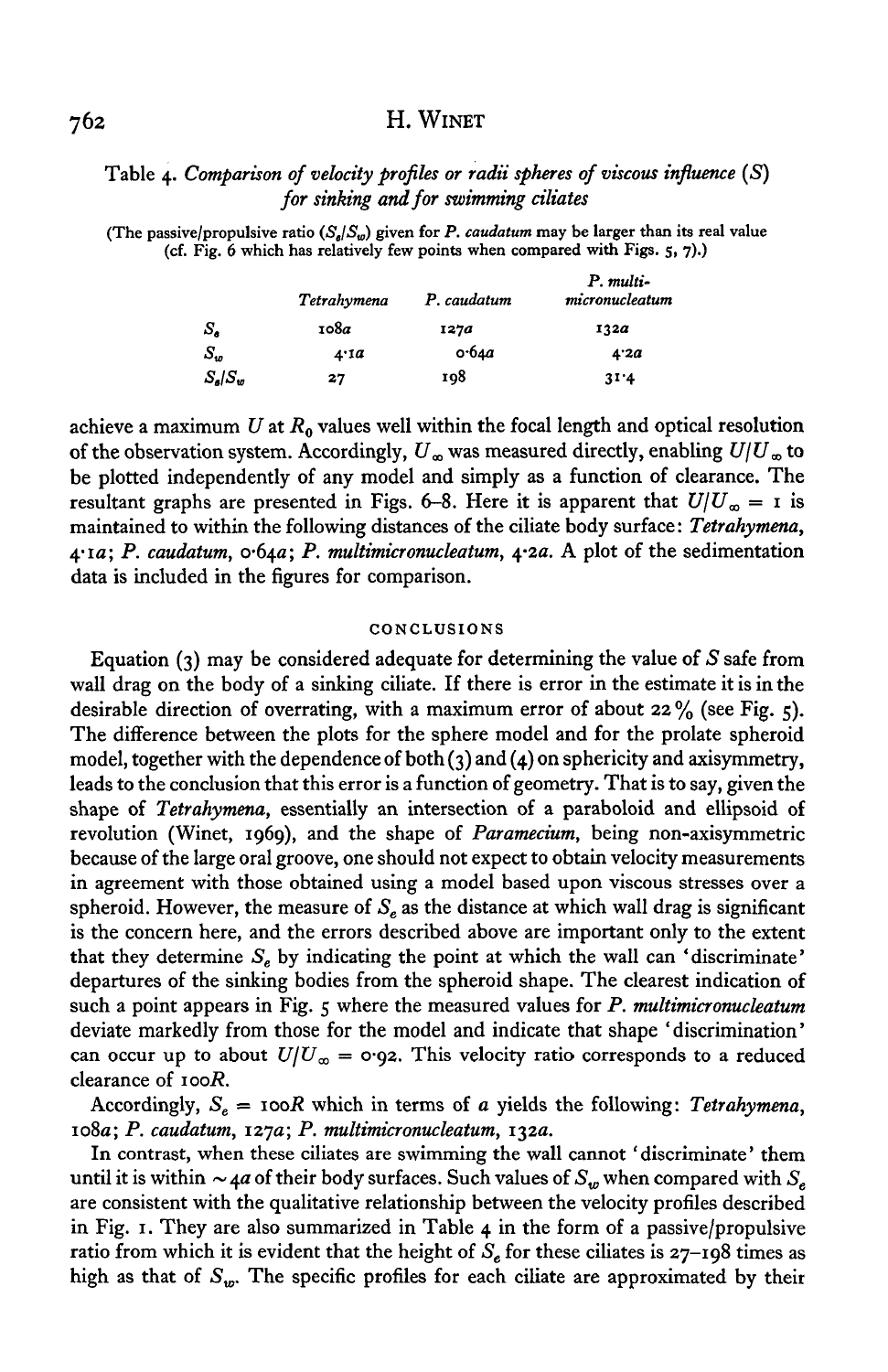elocity-ratio graphs as presented in Figs. 6-8. The comparison may best be made by rotating the figures go<sup>o</sup> counter-clockwise.

The most obvious conclusion to be drawn from the  $U/U_{\infty}$ <sub>est</sub> data is that formalinfixed specimens of the tested ciliates do not have the same value of  $\rho$  as *T. pyriformis.* Either these organisms are inherently less dense than their model or they were rendered so by the formalin. Although both mechanisms may be valid, the similarity of the *Paramecium* plots and their divergence from the *Tetrahymena* plot point to an inherent density difference.

#### DISCUSSION

The values of  $S_e$  and  $S_w$  obtained above are useful as 'boundary conditions' for experimental work with moving micro-organisms. But the question arises as to their utility for the hydromechanical models being applied to these experiments. This question is most pertinent because the present model, the Stokes equations, is valid only within a certain distance of the moving body, and data on fluid flow outside this distance will not conform to the model. Hence, there is just as much need to establish a 'safe' sphere of 'influence' for the theoretical model as there is for the experimental objects. The analogy between validity limits on theoretical and experimental results is worth stressing as it makes the former seem more 'real' and, hence, easier to accept as a model for observations. Actually, solutions to Stokes equations in their quasisteady form (for oscillating bodies translating at steady velocities) for non-rotating waving bodies (Gray & Hancock, 1955) and for rotating waving bodies (Chwang & Wu, 1971) have already generated formulas which agree satisfactorily with observations (Gray & Hancock, 1955; Gray, 1962; Chwang, Wu & Winet, 1972; Chwang, Winet & Wu, 1973).

Hence, just as it is necessary for the purpose of gathering data to know when the assumption of 'no wall effect' is invalidated, it is similarly important for the purpose of matching data with an approximate model to know where the two are expected to diverge; e.g. it will be noted that (3) diverges from the data at reduced clearance values below 10 (see Figs. 4, 5). This result is expected because (3) is a polynomial approximation which begins to oscillate at low values of the independent variable. For a body in steady motion (a sinking cell at terminal velocity) the critical distance is termed the Stokes radius  $(R_s)$  and the corresponding distance for a body in quasi-steady motion is the 'depth of penetration of the vorticity'  $(\delta)$ . Both  $R_s$  and  $\delta$  are mathematical quantities not intended for expression in physical terms. Nevertheless, some physical concept of these quantities is necessary for the comparison to be made below; and, accordingly, they may be represented by the models shown in Figs. g, 10. In addition, an estimate of these critical distances may be calculated from

$$
R_s = R/R_e \text{ or } 1/R_e \text{ (in terms of reduced clearance)}
$$
 (5)

(Rosenhead, 1963) where  $R_e = U_\infty R/\nu$ ,  $\nu$  is the kinematic viscosity,

$$
\delta = \frac{\lambda}{(1 + R_{\text{e}\omega})^{\frac{1}{4}}} \text{ (J. Blake, personal communication)}, \tag{6}
$$

 $R_{\epsilon\omega} = \omega/\nu k^2$  is the oscillatory Reynolds Number,  $\omega$  is the frequency of ciliary beat (obtained from Machemer, 1972, and Preston, 1972),  $k = 2\pi/\lambda$ , and  $\lambda$  is the metachronal vavelength (obtained from Machemer, 1972, and Parducz, 1966).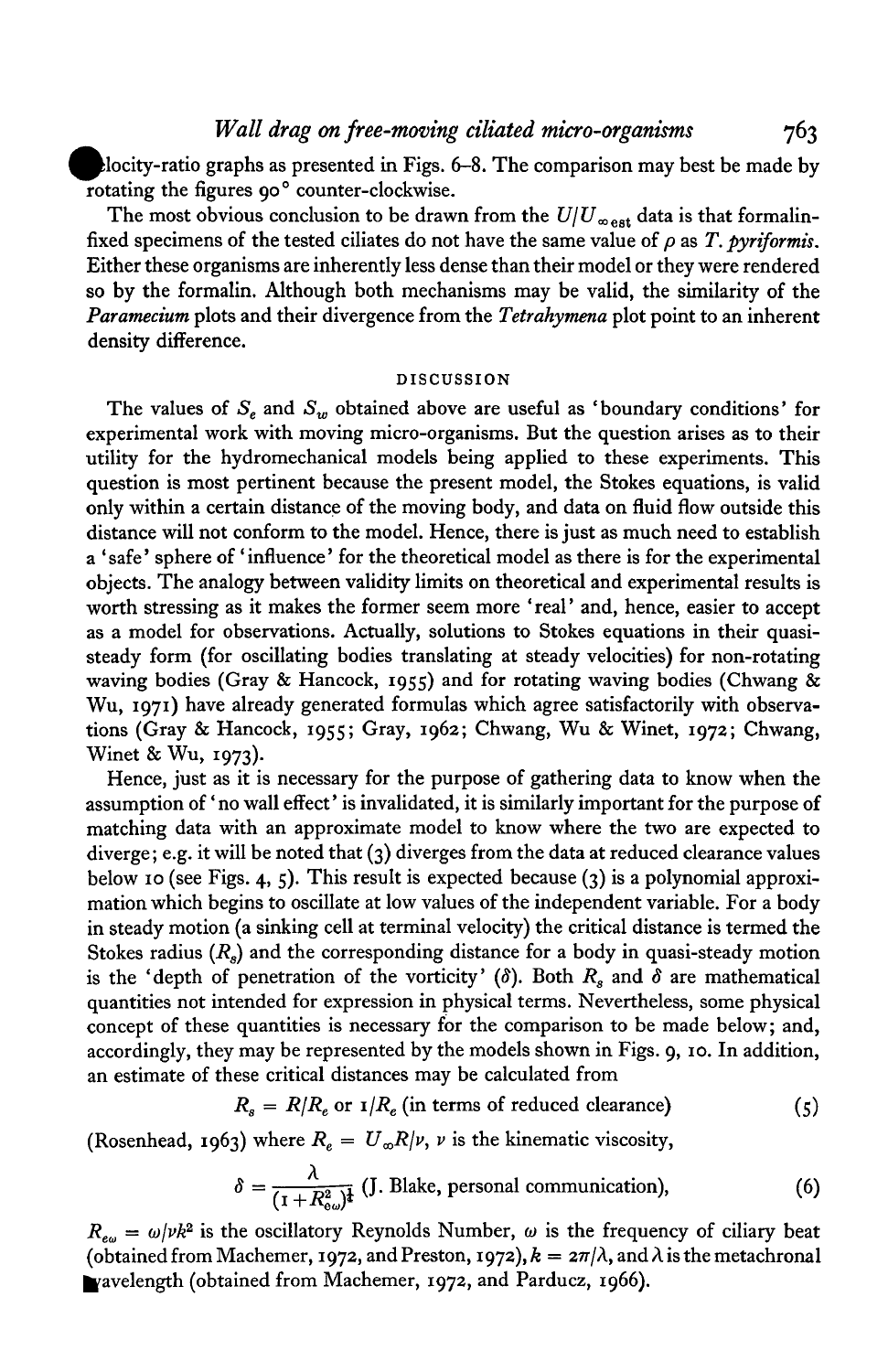Vorticity torus



Fig. 9· A physical conception of the Stokes radius (R*8).* Stokes equations for steady motion of a body are valid out to the point where  $r = R_n$ . Beyond this point inertial and convective stresses are so large in comparison with diffusion and viscous stresses that the Oseen correction must be introduced to the Stokes equations making them much more difficult to solve. The question taken up in the Discussion is: 'Is  $S<sub>a</sub>$  of the same order as  $R<sub>a</sub>$ ?'.

Fig. 10. A physical conception of the depth of penetration of the vorticity  $(\delta)$ . Stokes equations for quasi-steady motion of a body are valid out to the distance *8,* which is greater than *8* by one minor semi-axis of the cell. It has been shown (see Taylor, 1952) that micro-organism propulsion is generated by a viscous-stress-induced rotation of fluid elements surrounding an oscillating body. In effect, a torus of fluid develops around each infinitesimal body segment which rotates about its material axis such that the torus surface in contact with the body thrusts it forward in the direction opposite  $d\vec{F}$ . This thrust can be shown mathematically to be due entirely to the cross product of the vorticity  $\vec{\omega}$  or rotation tendency (actually equal to twice the angular velocity of the fluid elements on the axis just described) and the gradient  $\vec{\nabla}$  along which such vorticity diffuses outward from the body. Beyond  $\delta$ , as in the case for  $R_s$ , the uncorrected Stokes equations are not valid. The question taken up in the Discussion is: 'Is  $S_w$  of the same order as *8?* '.

It will be noted that both  $R_s$  and  $\delta$  are functions of  $R_e$  while (3) and (4) within the confines of a 'low  $R_e$ ', are not. Yet, when wall drag slows a cell it must be altering body  $R_e$  (see Table 1). Consequently,  $R_s$  and  $\delta$  may be considered as functions of wall effect (i.e. clearance) through resultant changes in body *Re.* Furthermore, since it is easier to perform experiments like those reported here than to obtain some of the parameters in (5) and (6), it is a clear advantage to be able to estimate  $R_s$  with  $S_e$  and  $\delta$ with  $S_w$ . In effect, such a technique would match the models in Figs. 9, 10 with those in Fig. 1.

Toward this end, calculated values for  $R_s$  are plotted in Figs. 3-5, those for  $\delta$  are plotted in Figs. 6-8, and a comparison of all four quantities is listed in Table 5·

Examination of corresponding values of *R8* and *Se* reveals a poor match for *Tetrahymena* but a not unreasonable fit for *Paramecium*, given the asymptotic nature of the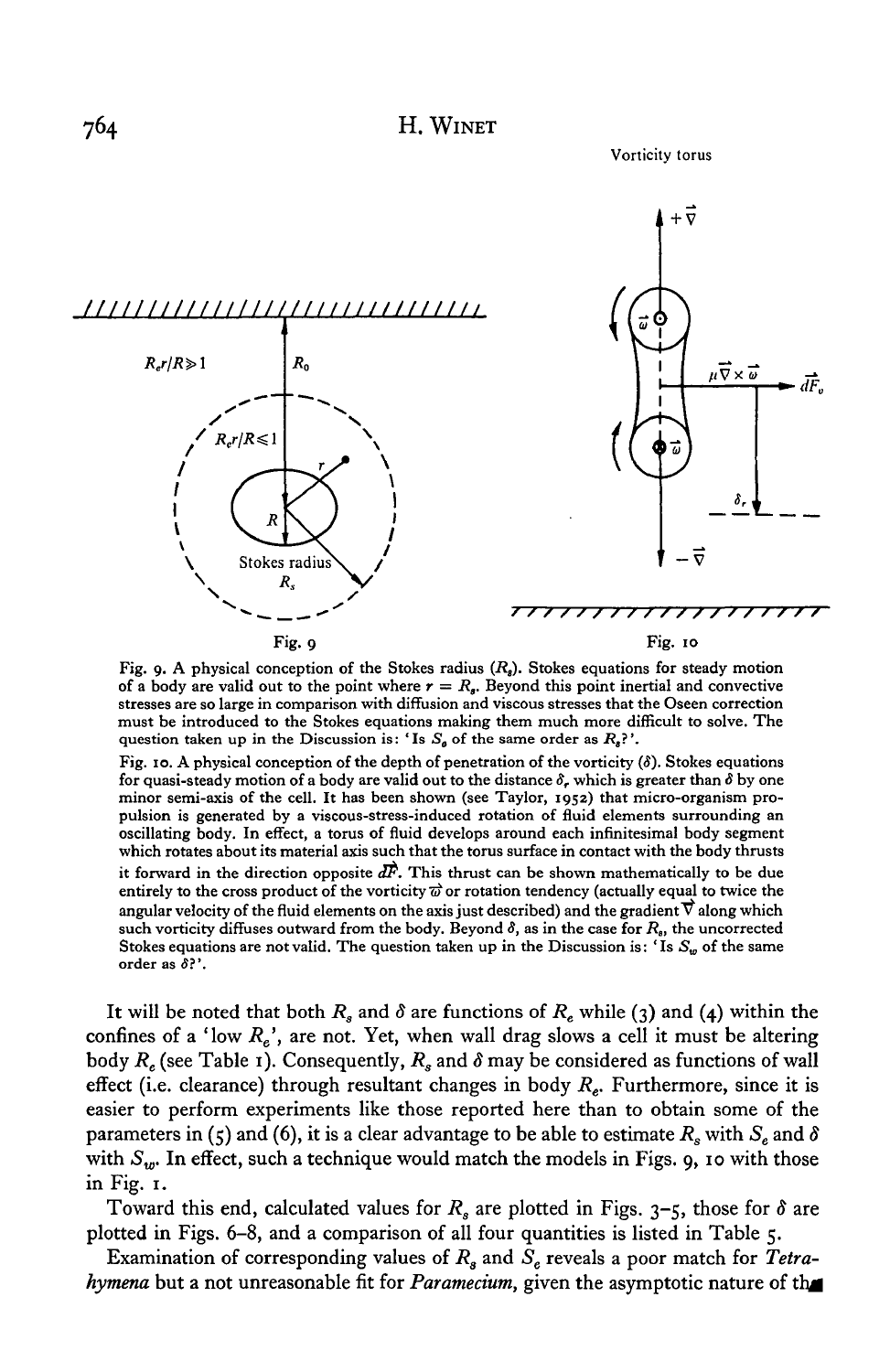'able 5· *Comparison of S radii with region of validity of steady Stokes equations region (radius is R8 ) and region of validity of quasi-steady Stokes equations (region radius is 8)* 

(Values for  $\delta$  are close enough to *S<sub>u</sub>*, for it to be said that they are of the same order, because the values of  $S_w$  that would match  $\delta$  can be obtained from velocity ratios within one standard deviation of the velocity ratios corresponding to the given values of  $S<sub>en</sub>$ )

|                   | Tetrahymena | P. caudatum | P. multi-<br>micronucleatum |
|-------------------|-------------|-------------|-----------------------------|
| $\mathcal{S}_s$   | 108a        | 127a        | 132a                        |
| R,                | 6100a       | 1140        | 70.5a                       |
| $S_w$             | 4.1a        | 0.64a       | 4.2a                        |
| δ                 | 2.25a       | $I'$ IO $a$ | 1.16а                       |
| $R_s/\delta$      | 2710        | 104         | 60.7                        |
| $S_{\rm d}/S_{w}$ | 26.3        | 199         | 31.4                        |

steady-motion Stokes equations. The results for swimming cells are much more encouraging, with relatively small difference between  $S_{in}$  and  $\delta$  for each ciliate. Accordingly,  $S_w$  is proposed as a useful measure of  $\delta$ .

#### SUMMARY

It is generally assumed that wall drag on free-moving, self-propelled or passively moving micro-organisms is not significant under normal observation conditions. Yet the point at which such drag becomes significant has not been determined quantitatively.

By comparing the relative velocities of sinking as well as swimming ciliates in tubes of various bore widths it has been determined that wall drag on sinking cells is about  $8\%$  significant at 108-132 body radii (or minor semi-axes) from the cell surface while the corresponding range for swimming cells is less than 1-4·2 body radii.

These results are compared with the mathematical approximations for Stokes radius  $R<sub>s</sub>$  and depth of penetration of diffusing vorticity  $\delta$  which characterize steady and quasi-steady Stokes flow respectively around a solid body. It is found that the asymptotic nature of the velocity profile of steady flow is reflected in the lack of agreement between  $R_s$  and the measured distance for  $8\%$  drag. Conversely, the sharp gradient (or propulsive envelope) of the quasi-steady velocity profile is reflected in the substantial agreement between  $\delta$  and the measured distance for  $>$  o% drag.

It is suggested that the given formula for  $\delta$  which includes allowance for a propagated wave is a valid measure of the thickness of the quasi-steady region and that observations on motile ciliates be restricted to organisms at least 4 cell radii from the nearest wall if measurements free of wall-drag effects are to be obtained.

#### APPENDIX

#### *Meanings of Symbols*

| $\boldsymbol{a}$ | minor semi-axis of organism (body radius)   |
|------------------|---------------------------------------------|
| c                | half length of organism (major semi-axis)   |
| $F_{sb}$         | Stokes drag on a body in a bounded fluid    |
| $F_{s\infty}$    | Stokes drag on a body in an unbounded fluid |
| R                | equivalent sphere radius                    |

765